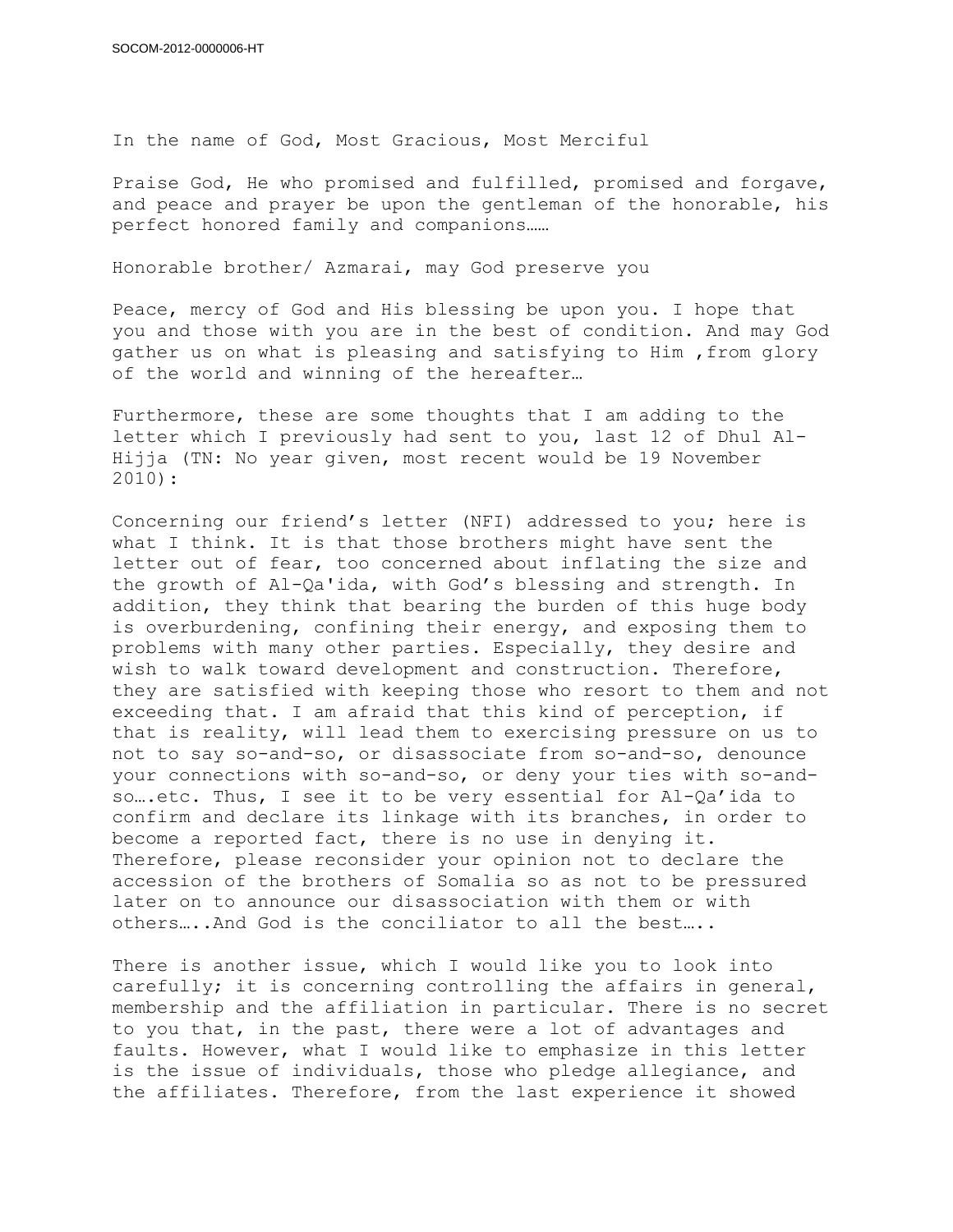that there were considerable variation between people and those individuals who pledged the allegiance. The problem is that Al-Qa'ida has become a broad field; each can enter, (TN: unclear possibly, sufficient) to declare his allegiance, does not wait to see whether he was accepted or not, even though the pledge is a contract between contractors.

In the last period, great figures with high quality have emerged, and also some figures have emerged did not benefit any groups by their affiliation, yet some kind of bragging and boasting appeared by joining Al-Qa'ida. And, the formulation of specific titles have been published by their owners in the network of information. This is a member of so-and-so, and that one is in charge of so-and-so, and this is straying from Al-Qa'ida familiarity. Moreover, if it comes from godly individuals, then it will have some positive impact deep inside. So what do you think if it comes from those individuals who are not on the appropriate levels?

In addition, in the last period, some figures have emerged collecting money in the name of Al-Qa'ida, and play at that… and I think you might have heard about the brothers of "Al-Zayat" (NFI) in general, some of them have abused the money to varying degrees. Anyways, the important thing, honorable sir, is that the issue needs to be controlled, to know who is member of Al-Qa'ida, what his function is, what side he follows, what is the way to impeach him, so as not to increase the friends of desire and greed and seclude those friends of religion and morals. And if the shortfall had sneaked upon the first generation, despite being near to the vow during the prophecy period, don't you think it will sneak upon us?

Things were stable until our master 'Uthman (TN: Third Caliph) – may God be pleased with him – started bringing his close relatives to power, and the sedition that followed his death may God be pleased with him, lasted what God wanted for it to last. Then, when Muslims had recovered and things started settling down during the year of the "Group"; our master "Mu'awiyah" marched them in a satisfactory way, until he started seeking to extract the succession of the nation in order to attribute it to his son. Then the sedition of Husayn, may God be pleased with him, followed by the sedition of Zubayr's son, may God be pleased with them both. Then sedition became widespread, the effect of which still exists to this day.